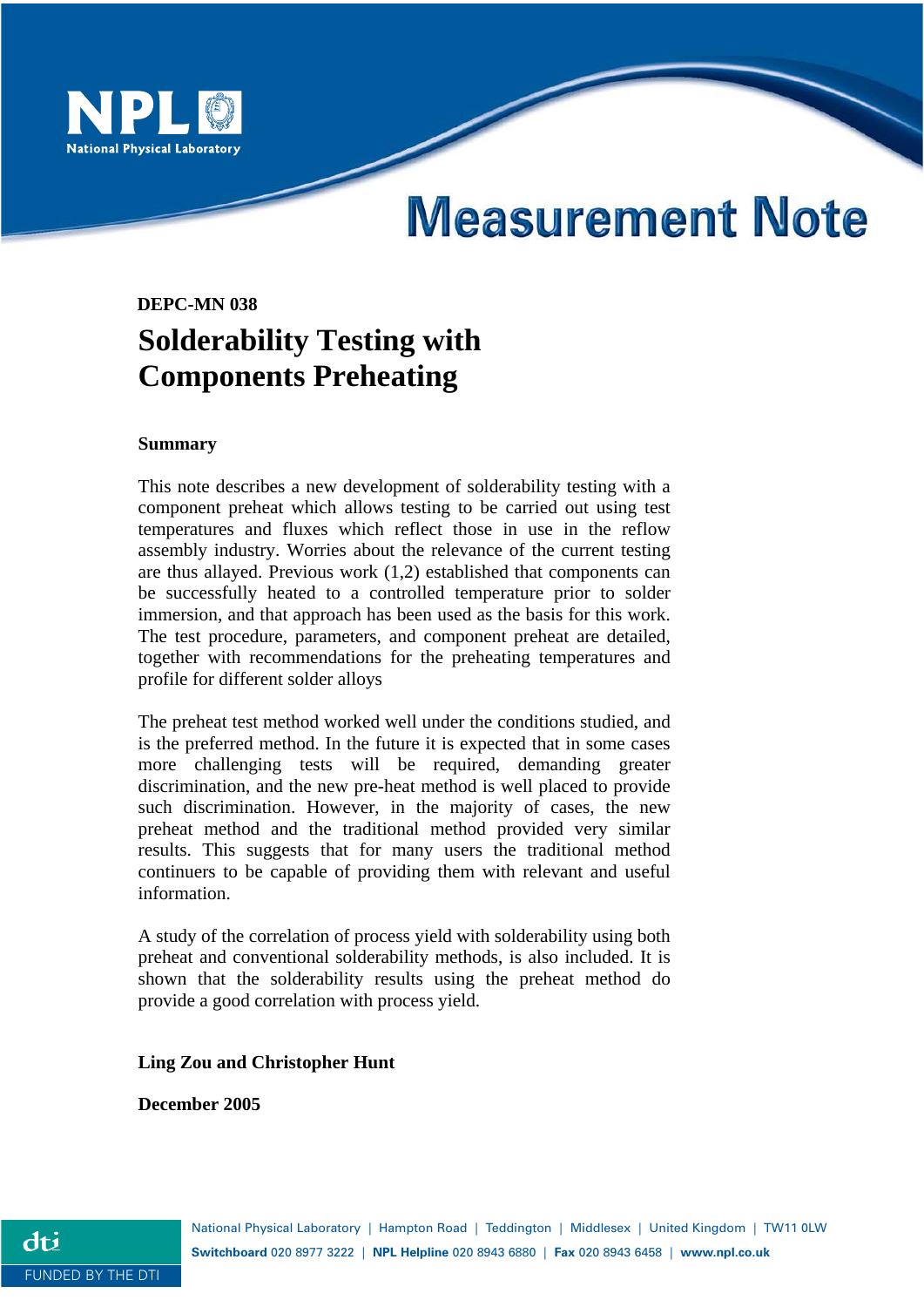### dti

The DTI drives our ambition of 'prosperity for all' by working to create the best environment for business success in the UK. We help people and companies become more productive by promoting enterprise, innovation and creativity.

We champion UK business at home and abroad. We invest heavily in world-class science and technology. We protect the rights of working people and consumers. And we stand up for fair and open markets in the UK, Europe and the world.

The National Physical Laboratory is operated on behalf of the DTI by NPL Management Limited, a wholly owned subsidiary of Serco Group plc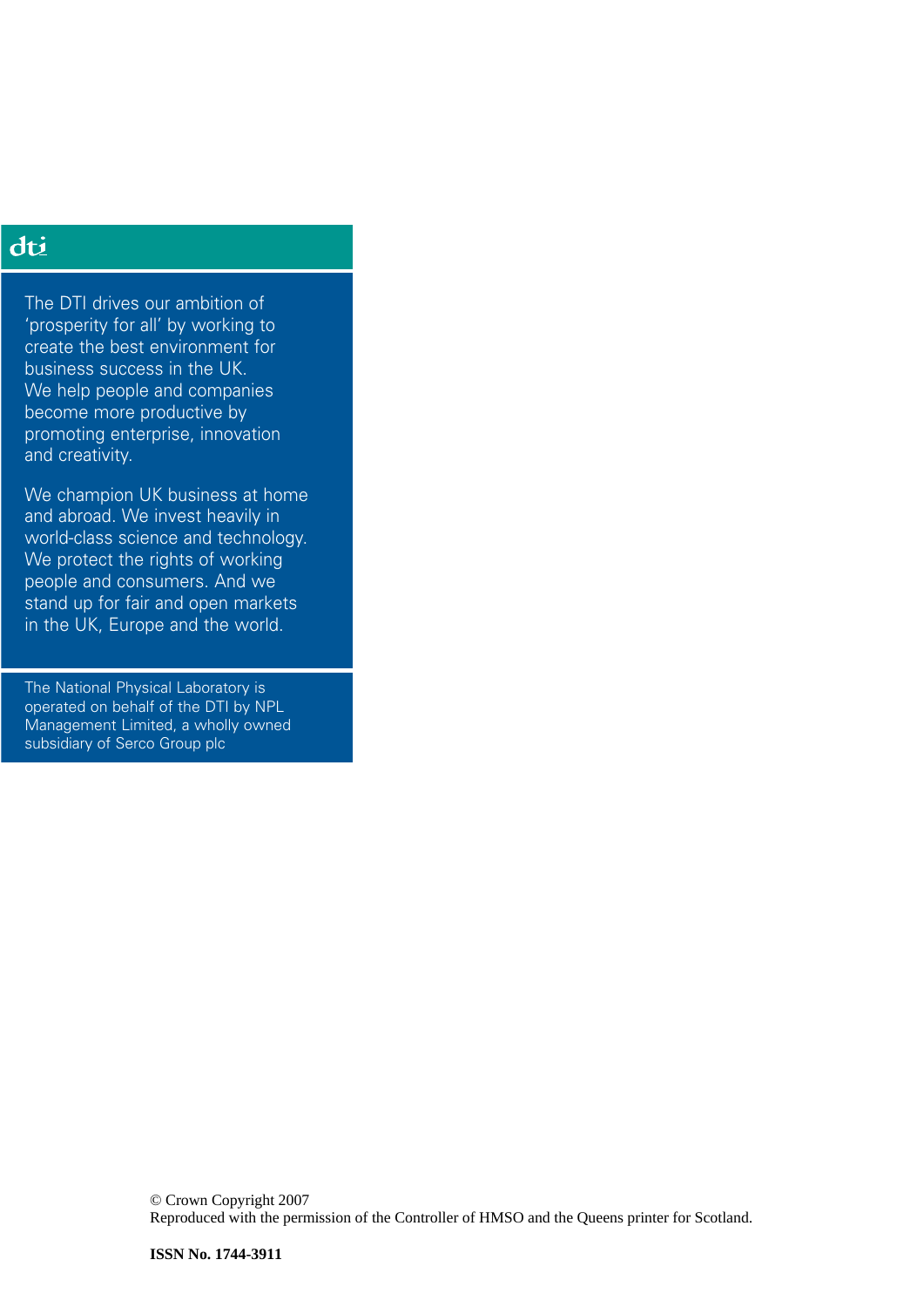#### **1 Introduction**

Solderability testing is a well-established, and widely used tool for evaluating the solderability of components and PCB pads. A measurement of the time dependent wetting force as the solder meniscus spreads across the surface of interest can be quantified to provide a solderability index. A perceived limitation of existing solderability testing is that samples are evaluated at ambient temperatures, using an experimental set-up as shown in Figure 1. Here the molten solder wets the component termination directly while it is still close to room temperature. The component temperature profile is shown in Figure 2, and starts from the mid point B, and follows the profile B-C-D. This rapid increase in temperature is not typical of reflow and wave soldering, in which preheating is applied. In Figure 2 another profile is shown, which is more typical of manufacturing, and is the profile used in this work. It follows the profile A-C-D by the application of preheating using an external heat source.



**Figure 1:** Solderability testing



**Figure 2**: Component temperature profiles during solderability testing and reflow process

This Measurement Note describes a modified procedure for solderability testing that includes component preheating. It also details how the preheat temperature and the profile settings can be achieved for different components and PCB pads.

#### **2 Solderability testing procedure with component preheat**

#### **2.1 Preheat setting**

An infrared (IR) lamp has been developed for preheating the test components, and for mounting on a Concoat MUST II solderability tester. The IR beam is well defined, and controlled by a thermocouple, as shown in Figure 3. The temperature profile is controlled using additional routines running on the MUST instrument, and Figure 4 demonstrates the degree of temperature control. However, careful consideration must be given to the location of the thermocouple which provides the necessary feedback for the control of the IR system. Ideally the thermocouple should be on the component termination to be tested, so that the set temperature will be exactly the preheat temperature for the components. However, in most cases it is not possible to fix the thermocouple directly on the termination, as this would interfere with the wetting. Consequently, the thermocouple is fixed on the supporting clip, close to the test component termination, as shown in Figure 5.

There is a slight temperature difference between the thermocouples on the clip and on the component termination, since the IR intensity is not uniform due to a small angular dispersion (NB The mid position along the dotted line experienced the highest temperature). Therefore another thermocouple is fixed on the component termination to measure this temperature difference. Four examples are shown in Figure 6, with views of the whole clip and sample. The temperature difference between the two thermocouples for a C1206 component and clip is shown in Figure 7. It is evident that the component temperature closely follows the clip temperature, but with a stable offset. Subsequently, the temperature on the component can be measured and calibrated for each type component and PCB pad using just the clip temperature.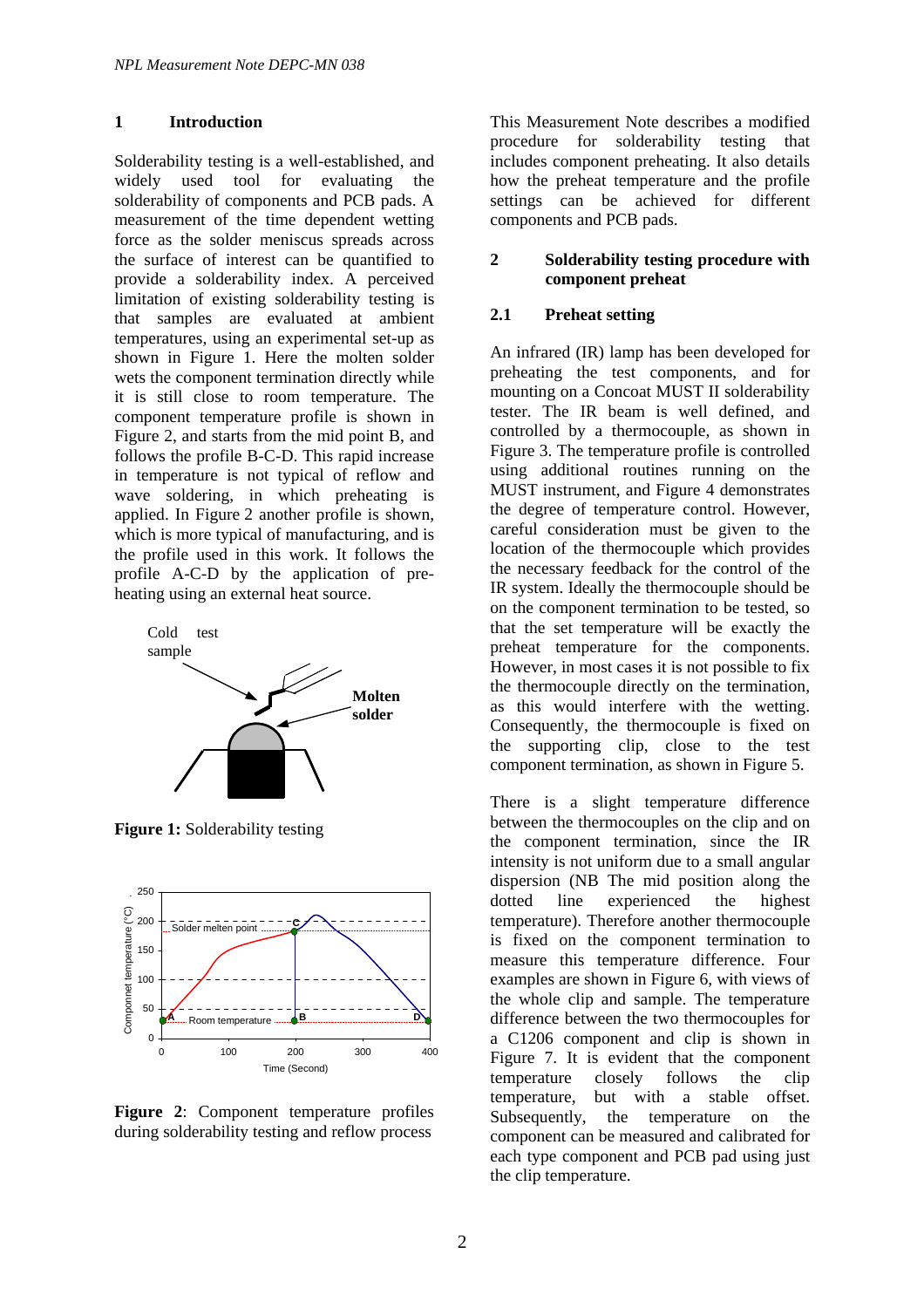

**Figure 3** Solderability testing with IR system





**Figure 4** An example of set and recorded temperatures



**Figure 5** IR intensity profile



**Figure 6** The positions of the thermocouples on clip and component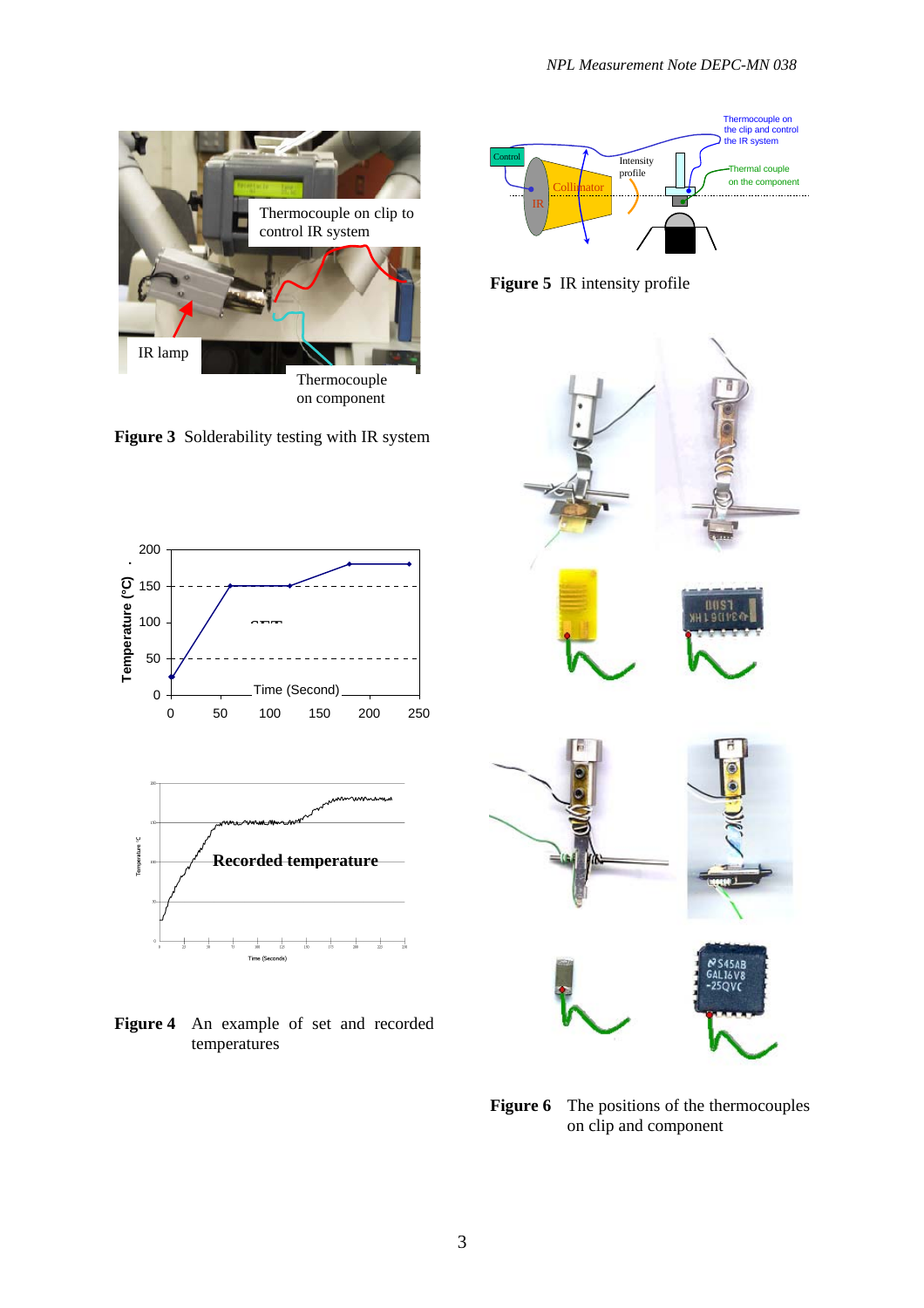

**Figure 7** Temperature difference between two thermocouples for a C1206 component

#### **2.2 Preheat temperature profile setting**

The preheat profiles to achieve solderability testing at reflow temperatures were defined in previous work (1). It was shown that the optimum conditions were a 30 second ramp and a 30 second dwell. At the end of the dwell the sample is dipped in the solder. The target temperatures for the dwell are 130°C for SnPb and 160 °C for SnAgCu solder. Examples of the preheat temperature profile, as measured on the test components for SnPb and SnAgCu alloys, are presented in Figure 8. For each new component the procedure described in Section 2.1 needs to be applied.



**Figure 8** Preheat temperature profile for SnPb and SnAgCu alloy

#### **2.3 Solderability testing**

#### **2.3.1 Solderability testing parameters**

Solderability testing can be carried out on any suitable wetting balance equipped to preheat the sample. The work described here assumes an instrument configuration operating in the solder globule mode. Test parameters should be set as given in the Measurement Good Practice Guide (2), *Solderability Testing of Surface Mount Components and PCB Pads*. However, the test temperatures are now modified. The test components are preheated to a controlled temperature prior to immersion, as given in Section 2.2. The solder test temperature is reduced to typical soldering temperatures. Hence, the solderability testing parameters are modified as per the following:

- New test method
	- o Test temperature:
		- 215 °C for SnPb
		- 240 °C for SnAgCu
	- o Component preheat temperature:
		- $\blacksquare$  130 °C for SnPh
		- $\blacksquare$  160 °C for SnAgCu
	- o Preheat method
		- **Infrared lamp**
	- o Preheat time
		- **30** seconds ramp and 30 seconds dwell

#### **2.3.2 Solderability test procedure**

- Solder thermocouple to component termination, and attach a thermocouple to sample clip with adhesive.
- Set the preheat temperature profile according to the solder alloy as given in Section 2.3.1.
- Adjust the instrument preheat control system to establish a calibrated preheat temperature profile using two thermocouples.
- Initiate IR lamp preheat sequence and ensure solderability test starts (component termination being immersed into the solder) 60 seconds after the preheat sequence starts.
- Ensure other test procedures associated with the wetting balance test are still completed, i.e. preparation of the solder, fluxing of the component.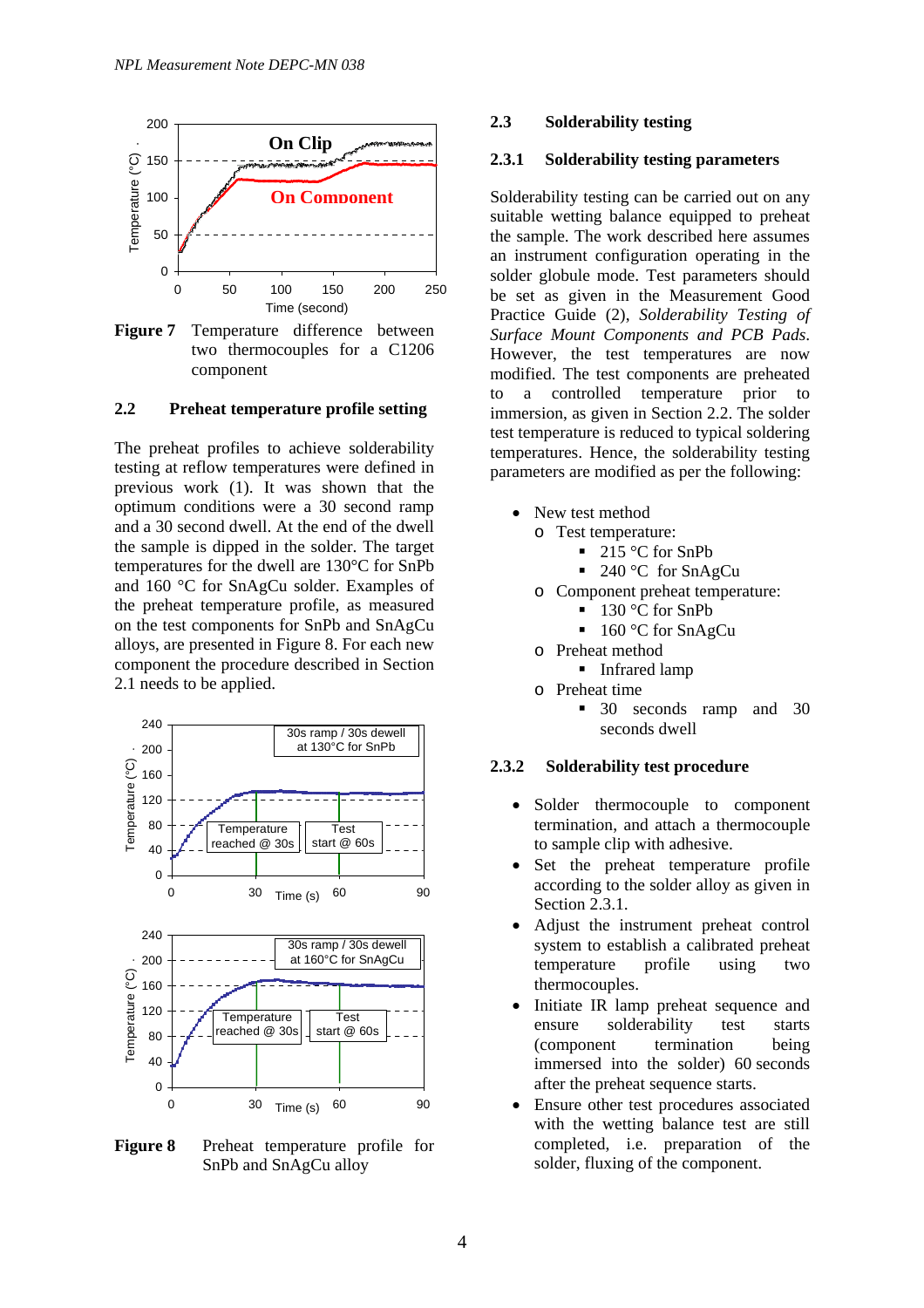#### **Appendix A: Correlating solderability and process yield**

Verification of the method was undertaken in the form of an experiment in which the solderability measurements were correlated with process yield measurements. Five component types were selected and artificially aged to produce three levels of solderability.

The five selected component types were aged at 155 °C for two periods of time. This variation in ageing time represents differences in plating thickness and quality. Hence components having three levels of ageing were available for testing, and subsequently, 80 components for each type and each ageing condition were prepared. The component type, finish, and ageing time are listed in Table A1. The ageing time was varied to give approximately the same level of solderability degradation for each component type.

**Table A1 Components and ageing conditions** 

|                    |        | Age 1             | Age 2 |
|--------------------|--------|-------------------|-------|
| Component          | Finish | Ageing time       |       |
|                    |        | (hours $@155°C$ ) |       |
| PLCC <sub>20</sub> | SnPb   | 504               | 1000  |
| SOIC14             | PdNi   | 48                | 680   |
| <b>LED</b>         | AuNi   | 96                | 384   |
| SOT <sub>23</sub>  | Sn     | 16                | 282   |
| R0603              | SnPb   | 288               | 388   |

Each ageing level of each component set was divided into two groups, 1 and 2, with 120 samples for each group. Hence, there were 40 in each ageing group. Group 1 was used for solderability testing, and Group 2 for assembly build.

#### **Solderability testing**

The components from Group 1 were solderability tested using SnPb solder alloy and four test methods, as listed in Table A2. Test Method A is the standard method in international standard IEC 60068-2-69. The LED components from Age 1 were only tested using Method A. Ten components were tested for each method, and the average result tabulated.

| Table A2                             |  |  |  |
|--------------------------------------|--|--|--|
| <b>Solderability test parameters</b> |  |  |  |

| Method | <b>Test</b><br>Temperature<br>$^{\circ}C$ | Flux                | Preheat<br>Temperature<br>$^{\circ}$ C) |
|--------|-------------------------------------------|---------------------|-----------------------------------------|
| A      | 235                                       | Actiec <sub>5</sub> | $RT^*$                                  |
| B      | 215                                       | Actiec <sub>5</sub> | 130                                     |
| C      | 215                                       | AOA                 | 130                                     |
|        | 215                                       | <b>WOA</b>          | 130                                     |

\*RT: Room Temperature

Actiec5 is pure rosin with 0.5% halide, in accordance with IEC 60068-2-20. AOA and WOA are alcohol- and water-based carboxylic acid fluxes, developed for solderability testing in a previous project (3). The compositions for these two fluxes are listed below, and defined in terms of percentage by mass:

#### AOA flux:

94% Propan-2-ol 1.5% Adipic acid 1.5% Succinic acid 1.5% Glutaric acid 1.5% Rosin

#### WOA flux:

95.1% De-ionised water 5% Co-solvent (Glycol ester) 0.1% Alcohol ethoxylate surfactant 1.6% Adipic acid 1.6% Succinic acid 1.6% Glutaric acid

#### **Solderability results**

The solderability results, wetting force at 2 seconds and the time to 2/3 of the maximum force, from the four test methods for three ageing components are listed in Tables A3 to A5.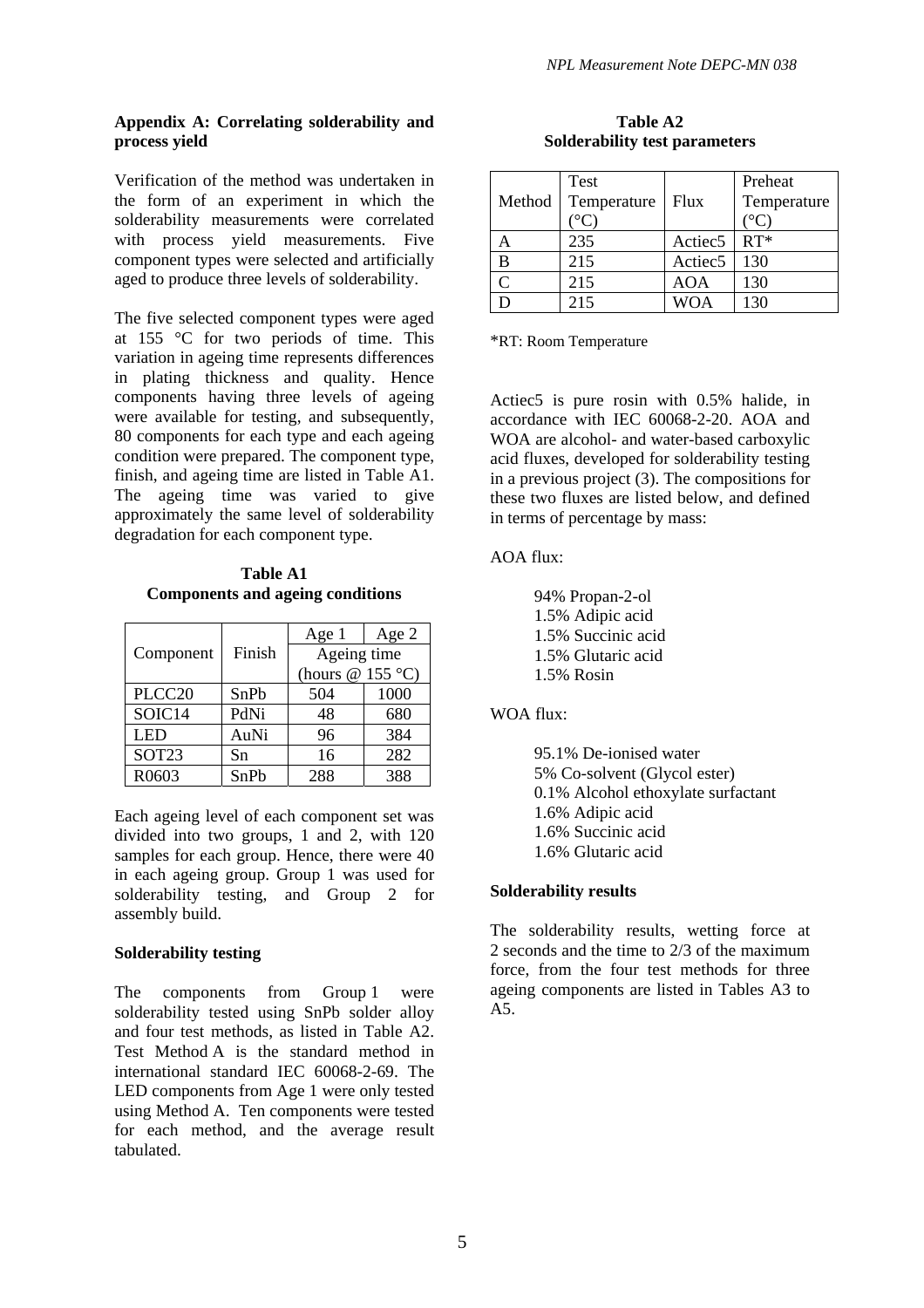|                    |              | Wetting         | Wetting         |
|--------------------|--------------|-----------------|-----------------|
| Components         | Method       | force           | time            |
|                    |              | (mN)            | (s)             |
|                    | A            | $0.98 \pm 0.06$ | $0.60 \pm 0.17$ |
| PLCC <sub>20</sub> | B            | $0.97 \pm 0.04$ | $0.21 \pm 0.07$ |
|                    | $\mathsf{C}$ | $0.80 \pm 0.03$ | $0.17 \pm 0.04$ |
|                    | D            | $0.90 \pm 0.09$ | $0.15 \pm 0.01$ |
|                    | A            | $0.43 \pm 0.01$ | $0.14 \pm 0.03$ |
|                    | B            | $0.45 \pm 0.04$ | $0.25 \pm 0.06$ |
| SOIC <sub>14</sub> | C            | $0.43 \pm 0.05$ | $0.22 \pm 0.09$ |
|                    | D            | $0.49 \pm 0.02$ | $0.23 \pm 0.06$ |
| LED                | A            | $0.24 \pm 0.04$ | $1.53 \pm 0.33$ |
| SOT <sub>23</sub>  | A            | $0.39 \pm 0.01$ | $0.14 \pm 0.03$ |
|                    | B            | $0.39 \pm 0.02$ | $0.21 \pm 0.07$ |
|                    | $\mathsf{C}$ | $0.39 \pm 0.04$ | $0.41 \pm 0.07$ |
|                    | D            | $0.41 \pm 0.02$ | $0.22 \pm 0.06$ |
| R <sub>0603</sub>  | A            | $0.32 \pm 0.03$ | $0.69 \pm 0.10$ |
|                    | B            | $0.32 \pm 0.01$ | $0.29 \pm 0.05$ |
|                    | $\mathsf{C}$ | $0.31 \pm 0.02$ | $0.34 \pm 0.06$ |
|                    | D            | $0.33 \pm 0.03$ | $0.32 \pm 0.03$ |

#### **Table A3 Solderability results for as-received components**

The results for the wetting force at 2 seconds for the SOIC14 components using the different test methods are compared in Figure A1, and clearly demonstrate there is little difference between the different solderability test methods. Encouragingly the preheat method and synthetic fluxes gave very similar results to the conventional test method, the differences being within the standard deviation. In Figures A2 to A6 the wetting force with ageing time for different components tested with Method A are plotted. The results demonstrate that the solderability dramatically decreased with ageing time for all components. This loss of solderability can be expected to cause defects in assembly.

**Table A4 Solderability results for Age 1 components** 

|                    |        | Wetting         | Wetting         |
|--------------------|--------|-----------------|-----------------|
| Components         | Method | force           | time            |
|                    |        | (mN)            | (s)             |
| PLCC <sub>20</sub> |        | $0.87 \pm 0.11$ | $0.60 \pm 0.12$ |
| SOIC14             |        | $0.32 \pm 0.05$ | $1.12 \pm 0.75$ |
| <b>LED</b>         | A      | $0.24 \pm 0.04$ | $1.53 \pm 0.33$ |
| SOT <sub>23</sub>  |        | $0.28 \pm 0.13$ | $2.01 \pm 1.21$ |
| R <sub>06</sub> 03 |        | $0.23 \pm 0.11$ | $1.22 \pm 0.50$ |

#### **Table A5 Solderability results for Age 2 components**

|                    |              | Wetting          | Wetting         |
|--------------------|--------------|------------------|-----------------|
| Components         | Method       | force            | time            |
|                    |              | (mN)             | (s)             |
|                    | A            | $0.40 \pm 0.14$  | $1.61 \pm 0.67$ |
| PLCC <sub>20</sub> | B            | $0.36 \pm 0.22$  | $2.02 \pm 1.72$ |
|                    | $\mathsf{C}$ | $0.61 \pm 0.18$  | $0.84 \pm 0.61$ |
|                    | D            | $0.63 \pm 0.19$  | $1.07 \pm 0.45$ |
|                    | A            | $0.09 \pm 0.04$  | $2.78 \pm 0.88$ |
|                    | B            | $0.12 \pm 0.08$  | $2.17 \pm 0.88$ |
| SOIC <sub>14</sub> | C            | $0.08 \pm 0.04$  | $1.54 \pm 1.43$ |
|                    | D            | $0.24 \pm 0.16$  | $1.54 \pm 1.45$ |
| LED                | A            | $0.01 \pm 0.16$  | $3.08 \pm 0.84$ |
| SOT <sub>23</sub>  | A            | $0.05 \pm 0.05$  | $2.40 \pm 0.93$ |
|                    | B            | $0.04 \pm 0.06$  | $2.84 \pm 1.48$ |
|                    | $\mathsf{C}$ | $0.03 \pm 0.05$  | $2.97 + 1.46$   |
|                    | D            | $0.04 \pm 0.05$  | $2.68 \pm 1.54$ |
| R <sub>0603</sub>  | A            | $-0.05 \pm 0.15$ | $2.78 \pm 1.56$ |
|                    | B            | $0.03 \pm 0.12$  | $1.75 \pm 1.46$ |
|                    | C            | $-0.02 \pm 0.17$ | $2.79 \pm 1.68$ |
|                    | D            | $0.05 \pm 0.17$  | $3.01 \pm 1.67$ |



**Figure A1** Wetting force from different methods for SOIC14



**Figure A2** Wetting force with ageing time for PLCC20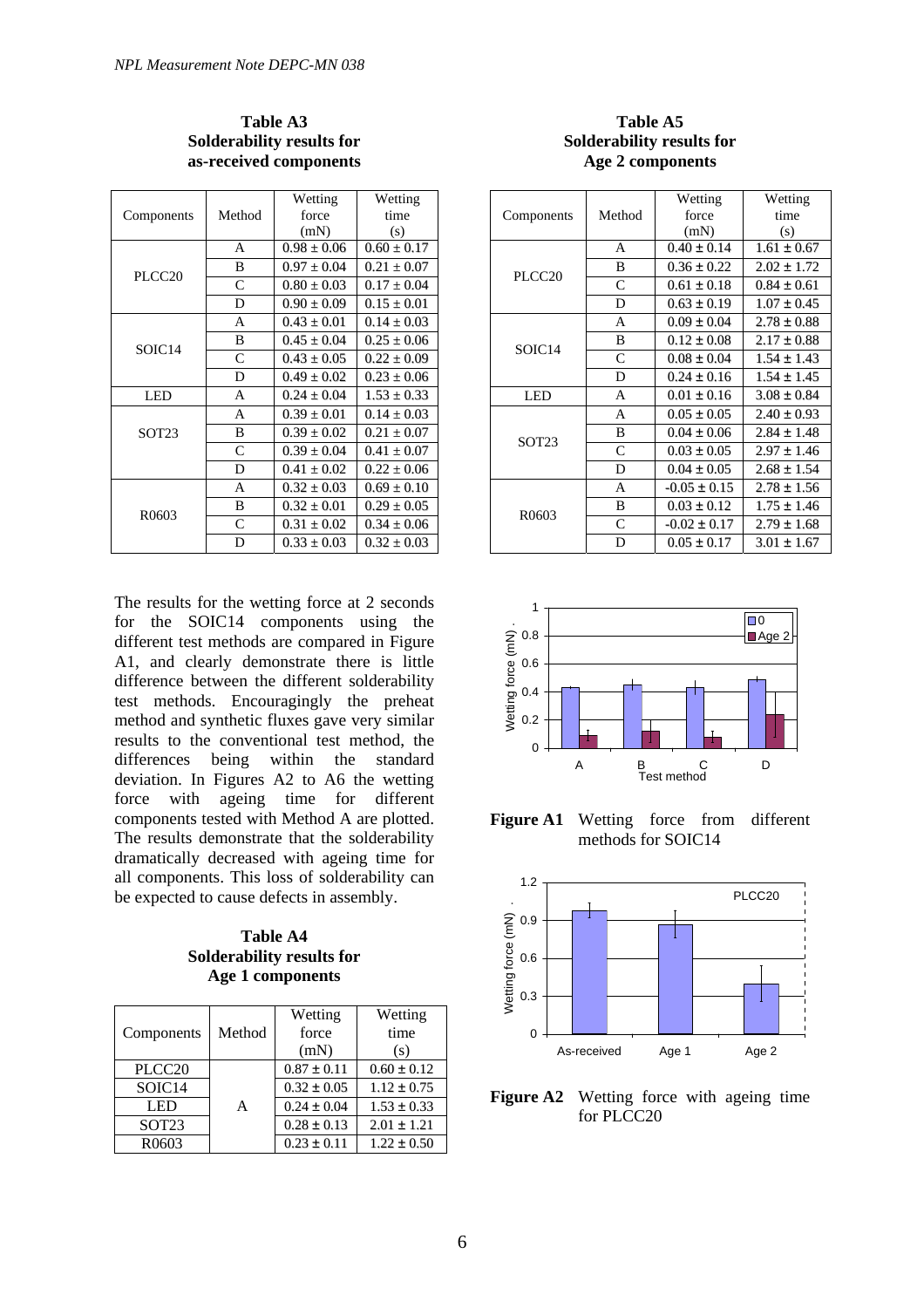

**Figure A3** Wetting force with ageing time for SOIC14

![](_page_7_Figure_3.jpeg)

**Figure A4** Wetting force with ageing time for LED

![](_page_7_Figure_5.jpeg)

**Figure A5:** Wetting force with ageing time for SOT23

![](_page_7_Figure_7.jpeg)

**Figure A6** Wetting force with ageing time for R0603

#### **Printed board assembly**

The board and stencil used on this work are illustrated in Figure A7.

![](_page_7_Picture_11.jpeg)

**Figure A7** Board and stencil used for assembly

Twenty boards were printed with solder paste using a 150µm laser cut stencil and a metal squeegee blade. After printing, each board was inspected for a satisfactory paste deposit. The solder paste used was a low residue noclean product with a metal content of Sn 62 /Ag 2 / Pb 36. The boards were also inspected during component placement. All components were hand placed prior to reflow due to the fact that not all the components were in their original packaging. Ageing at 155ºC required the components to be removed from their original packaging, so preventing automatic placement. One board assembly was used for profiling the reflow oven. Initially this was carried out to achieve complete reflow on the assembly, but further profiles were taken to achieve the lowest reflow temperature for the board assembly. The aim of this was to increase the apparent differences between the aged and non-aged terminations and give a greater spread of inspection results.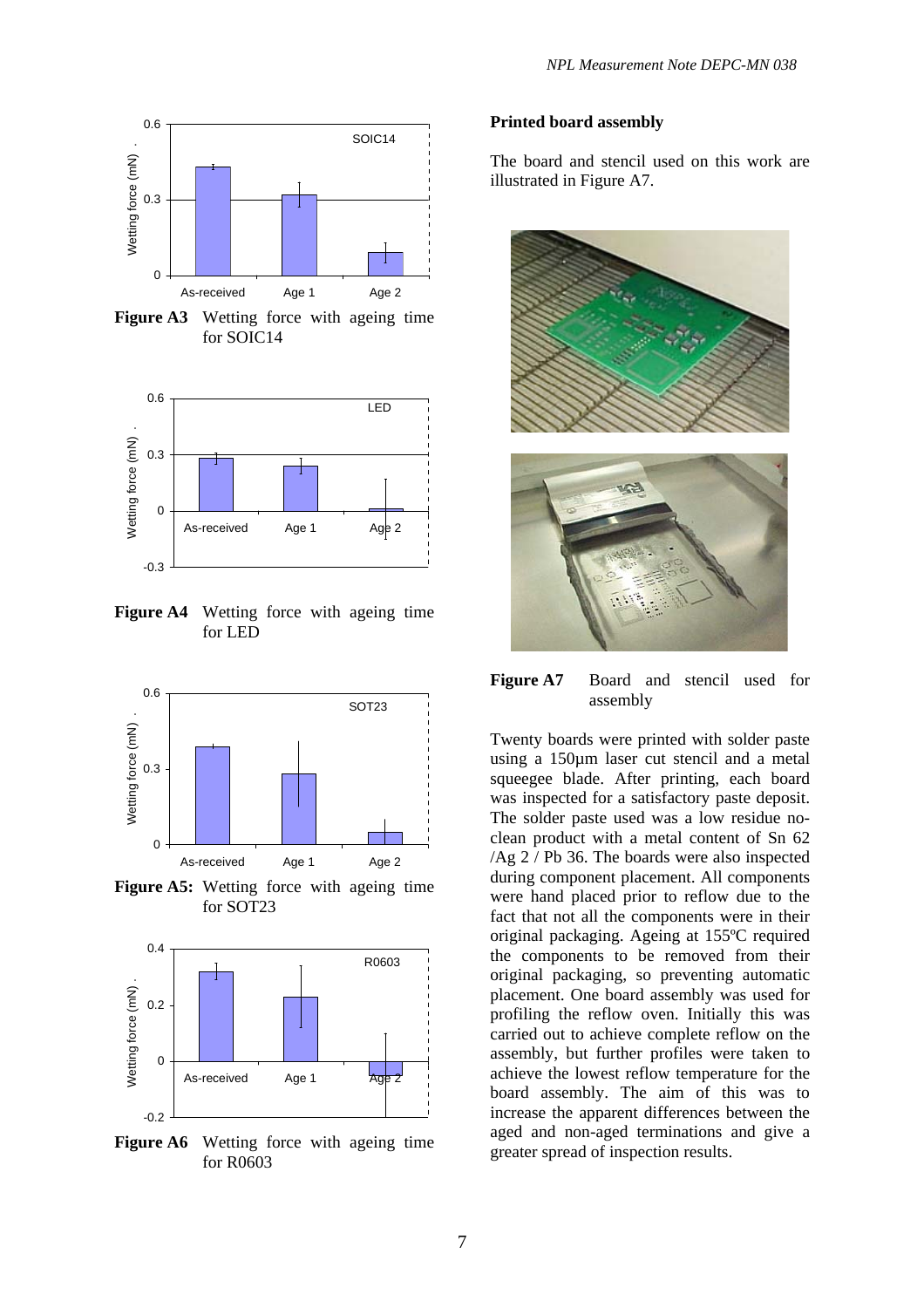#### **Process yield and visual inspection**

Solder joints were visually inspected and assessed for solder wetting and solder rise based on the scoring system shown schematically in Figure A8. In addition, they were assessed photographically using a microscope at 10-20× magnification. Examples of these are also shown in Figure A8.

![](_page_8_Figure_3.jpeg)

**Figure A8** Solder joint scores used in visual inspection

#### **Assessment results**

The average scores from each set of 40 components with ageing time for different types of component are plotted in Figure A9 to A13. The Figures clearly highlight that the joint score decreases as ageing time increases. This confirms that ageing components does produce various defect levels.

![](_page_8_Figure_7.jpeg)

PLCC20

![](_page_8_Figure_9.jpeg)

**Figure A10** Joint score with ageing time for SOIC14

![](_page_8_Figure_11.jpeg)

**Figure A11** Joint score with ageing time for LED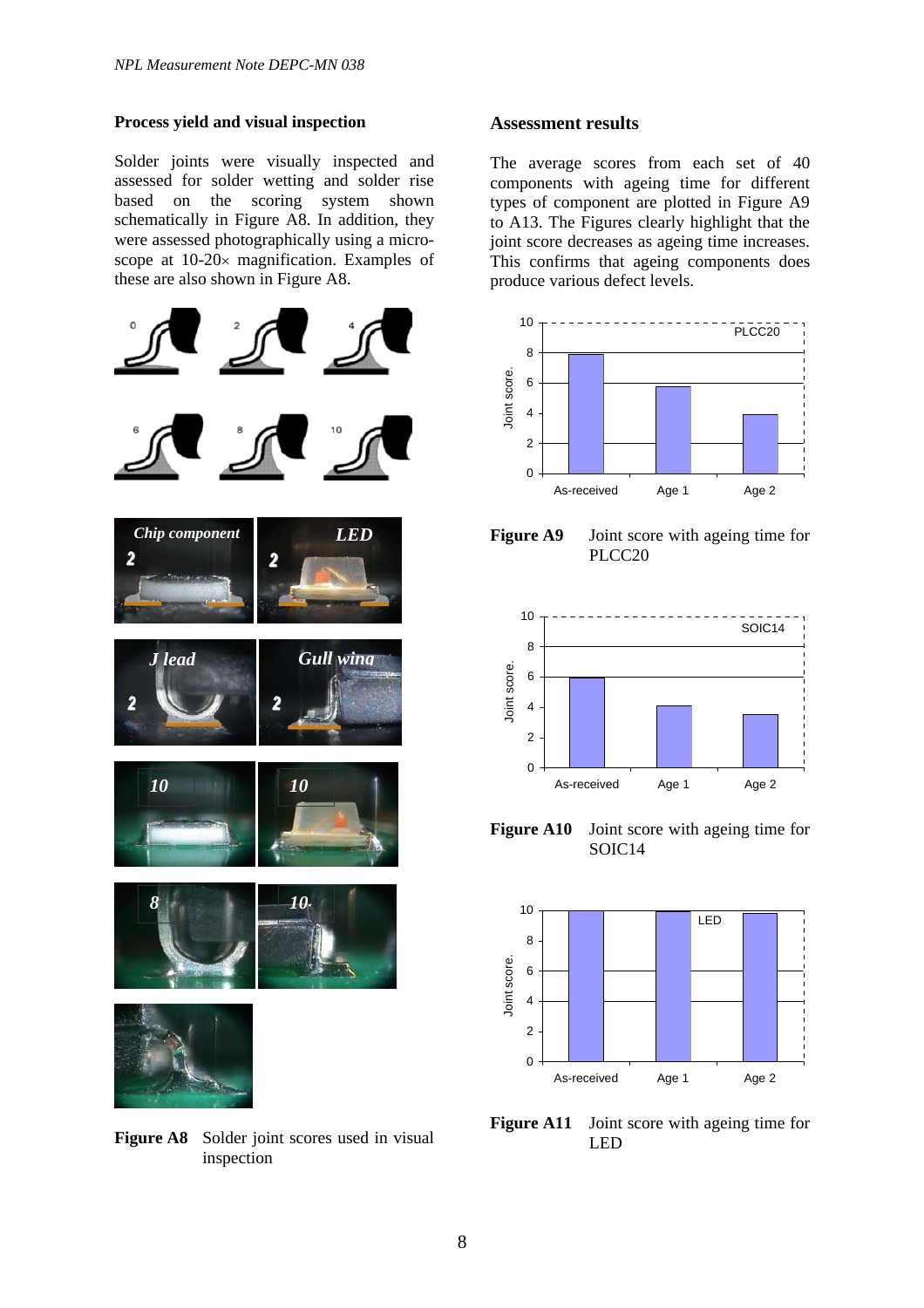![](_page_9_Figure_0.jpeg)

**Figure A12** Joint score with ageing time for SOT23

![](_page_9_Figure_2.jpeg)

**Figure A13** Joint score with ageing time for R0603

#### **The correlation between solderability results and assembly inspection score**

The accelerated ageing reduced solderability and increased defect levels during assembly. In Figure A14 the wetting force results from Method A are presented as a function of wetting score. It is apparent that there is a very good correlation between solderability results and assembly joint score for all components. Similar results were obtained from all four methods.

![](_page_9_Figure_7.jpeg)

**Figure A14** Correlation of solderability and joint score

#### **Conclusions**

- The preheat solderability test method allows test temperatures and flux families to be used which reflect those of current assembly processes, thereby allaying the worries about the relevance of the testing parameters.
- The preheat test method has worked well under the conditions studied, and is the test method recommended. In the future it is expected that in some cases more challenging tests will be required, demanding greater discrimination, and the new pre-heat method is well placed to provide such discrimination.
- However, in the majority of cases, the new preheat method and the traditional method provided very similar results. This suggests that for many users the traditional method is capable of providing them with relevant and useful information.
- Variations in the solderability of artificially aged components are readily detected using solderability testing.
- There is a good correlation between solderability testing results and defect levels